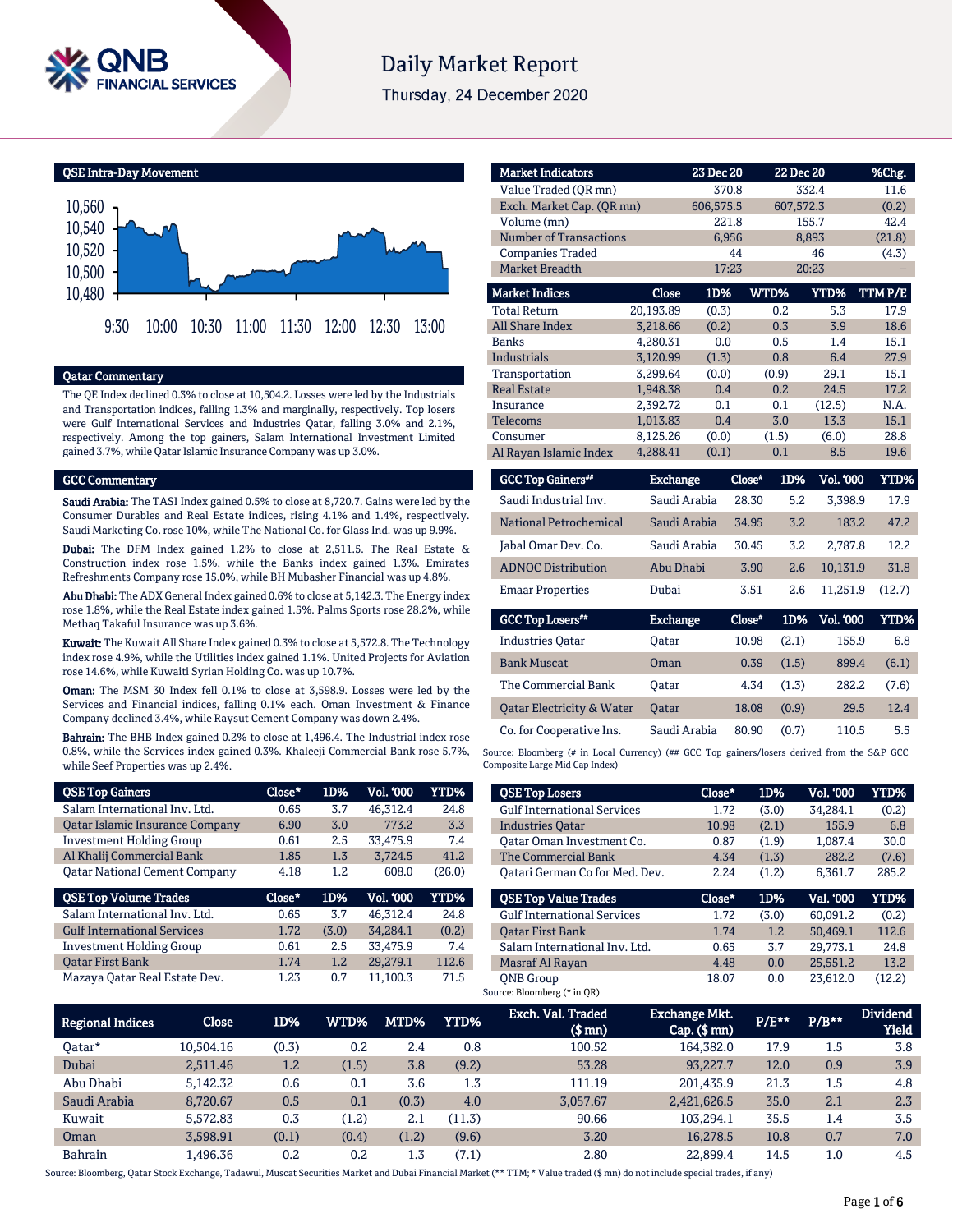## Qatar Market Commentary

- The QE Index declined 0.3% to close at 10,504.2. The Industrials and Transportation indices led the losses. The index fell on the back of selling pressure from Arab and Foreign shareholders despite buying support from Qatari and GCC and Arab shareholders.
- Gulf International Services and Industries Qatar were the top losers, falling 3.0% and 2.1%, respectively. Among the top gainers, Salam International Investment Limited gained 3.7%, while Qatar Islamic Insurance Company was up 3.0%.
- Volume of shares traded on Wednesday rose by 42.4% to 221.8mn from 155.7mn on Tuesday. However, as compared to the 30-day moving average of 229.8mn, volume for the day was 3.5% lower. Salam International Investment Limited and Gulf International Services were the most active stocks, contributing 20.9% and 15.5% to the total volume, respectively.

| <b>Overall Activity</b>        | Buy %* | Sell %* | Net (QR)         |
|--------------------------------|--------|---------|------------------|
| Oatari Individuals             | 55.48% | 49.44%  | 22,405,508.3     |
| <b>Oatari Institutions</b>     | 13.15% | 16.58%  | (12, 724, 830.7) |
| Oatari                         | 68.63% | 66.02%  | 9,680,677.6      |
| <b>GCC</b> Individuals         | 0.60%  | 0.58%   | 101,208.4        |
| <b>GCC</b> Institutions        | 3.22%  | 1.99%   | 4,577,784.1      |
| GCC                            | 3.83%  | 2.57%   | 4,678,992.5      |
| Arab Individuals               | 14.72% | 15.24%  | (1,907,049.5)    |
| <b>Arab Institutions</b>       | 0.01%  |         | 31,161.0         |
| Arab                           | 14.73% | 15.24%  | (1,875,888.5)    |
| <b>Foreigners Individuals</b>  | 5.02%  | 4.97%   | 194,544.9        |
| <b>Foreigners Institutions</b> | 7.79%  | 11.21%  | (12,678,326.5)   |
| <b>Foreigners</b>              | 12.81% | 16.18%  | (12, 483, 781.6) |

Source: Qatar Stock Exchange (\*as a % of traded value)

# Global Economic Data

| <b>Date</b> | Market | <b>Source</b>                           | Indicator                        | Period     | Actual  | <b>Consensus</b>         | <b>Previous</b> |
|-------------|--------|-----------------------------------------|----------------------------------|------------|---------|--------------------------|-----------------|
| 12/23       | US     | Mortgage Bankers Association            | <b>MBA Mortgage Applications</b> | 18-Dec     | 0.8%    | $\overline{\phantom{0}}$ | 1.1%            |
| 12/23       | France | <b>INSEE National Statistics Office</b> | PPI MoM                          | Nov        | 1.7%    | $\overline{\phantom{0}}$ | 0.0%            |
| 12/23       | France | <b>INSEE National Statistics Office</b> | PPI YoY                          | <b>Nov</b> | $-1.8%$ | -                        | $-2.1%$         |

Source: Bloomberg (s.a. = seasonally adjusted; n.s.a. = non-seasonally adjusted; w.d.a. = working day adjusted)

## News

## Qatar

 FM: No political hindrance to resolution of GCC row – HE the Deputy Prime Minister and Minister of Foreign Affairs Sheikh Mohamed bin Abdulrahman Al-Thani stressed that there were no obstacles to resolve the GCC crisis at the political level, adding that Qatar does not dwell on small issues. HE the Deputy Prime Minister and Minister of Foreign Affairs was speaking at a joint press conference with Russian Foreign Minister Sergey Lavrov. He said that there was a breakthrough in the GCC crisis that took place two weeks ago after the Kuwaiti statement on the issue, adding that talks are ongoing on reaching an agreement in principle on the framework to accomplish the reconciliation. HE the Foreign Minister highlighted that the talks were based on foundations that include respecting the sovereignty of countries, and stressed that no country can impose its conditions on the other whether it was the Qatari side or the other side. He noted that talks on GCC reconciliation took place only with Saudi Arabia, but the latter was representing the other parties as well. HE Sheikh Mohamed said Qatar was firm on its position on the unity of the Gulf Cooperation Council, and on resolving crises through direct and constructive dialogue. He said that the continued disagreement did not benefit any side, and that the people of the GCC were the biggest losers of the crisis, adding that all member countries will emerge victorious if trust can be rebuilt inside the GCC as a regional institution. HE the Foreign Minister said Qatar considers GCC security a priority, adding that escalation would not benefit any side. He also called for a dialogue between GCC countries and Iran, and said that Qatar welcomed any initiative that made the region stable. (Gulf-Times.com)

- QFLS opens Al Mearad-4 new petrol station Qatar Fuel Company (QFLS, WOQOD) opened its Al Mearad-4 petrol station on Wednesday raising its network of petrol stations to 107. This development is part of WOQOD's ongoing expansion plans to be able to serve every area in Qatar, the company said in a statement The new Al Mearad-4 WOQOD petrol station is spread over an area of 8,000 square meters and has four lanes with eight dispensers for light vehicles, which will serve the Al Mearad area, and its neighborhood. Al Mearad-4 petrol station offers round-the-clock services to residents, and includes Sidra convenience store, and sale of LPG cylinders 'Shafaf', in addition to sale of petrol and diesel products for light vehicles. (Qatar Tribune)
- QFC: Qatar keen on establishing cashless society with fintech focus; \$2mn CWallet eyes deal with global e-payment provider – Qatar is focused on establishing a cashless society as the role of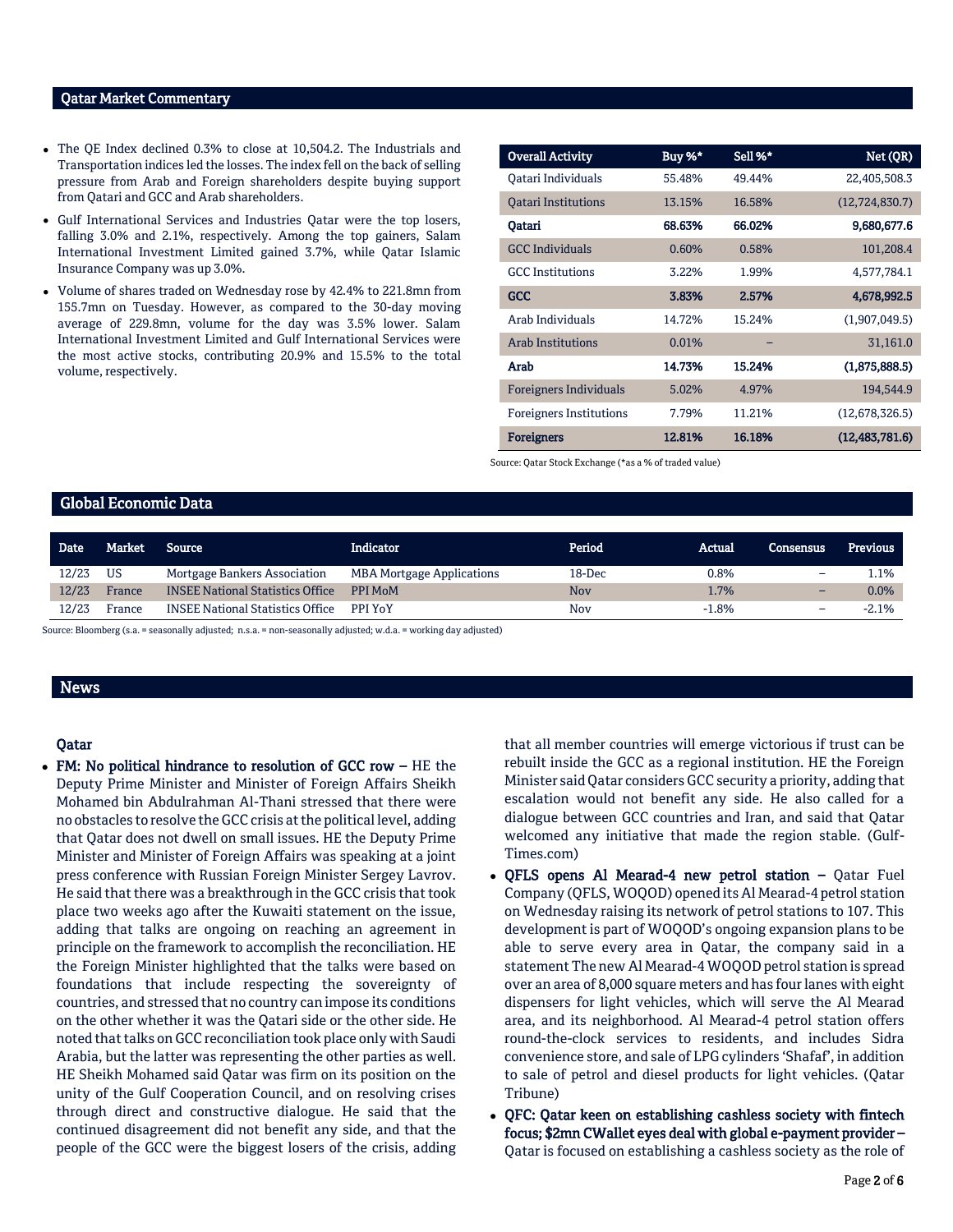fintechs surges in the post-pandemic world economic recovery with the demand for cashless and contactless payment drastically increasing in view of the social distancing norms, according to the Qatar Financial Centre (QFC). Highlighting that its existing financial sector has welcomed fintech innovations where they complement or enhance their existing suite of services; the QFC said Qatar has a large segment of workers, and banks use fintech to serve that segment with cards and remittance. Fintech firms in the payments and remittance space were able to capitalize on the opportunity brought about by the pandemic and gain market share from existing competition in the exchange house space, the QFC said in the report of the World Alliance of International Financial Centers (WAIFC), jointly compiled by it and Luxembourg for Finance. CWallet, now valued at more than \$2mn, is currently working towards striking a deal with a global e-payment provider in a bid to provide more comfortable and efficient digital financial solutions to the FIFA World Cup 2022. The digital financial solutions are for partners and fans expected to pour in when the tournament starts, which will provide a considerable boost for rising fintechs in providing safe transactions, the QFC said in a report of the World Alliance of International Financial Centers (WAIFC). Cross-border payments and establishing wallet-towallet transactions are other areas with enormous potential that CWallet will explore as it expands to key international markets, the report said. (Gulf-Times.com)

- Ahmad Bin Ali, Education City, Khalifa stadiums to host FIFA Club World Cup Qatar 2020 – Qatar will host the FIFA Club World Cup Qatar 2020 from February 1-11, 2021, after it was postponed earlier this year due to the Covid-19 pandemic. Six continental confederations, as well as the host nation's league champions, will compete in the tournament, which will be held across three FIFA World Cup Qatar 2022 stadiums – Ahmad Bin Ali, Khalifa International and Education City. The Ahmad Bin Ali Stadium, inaugurated just last week on December 18, will stage the opening match between Qatari champions Al Duhail and Auckland City of New Zealand on February 1 at 8:30pm, and the final will be played at Education City Stadium on February 11 at 9pm. (Gulf-Times.com)
- Doha to kick off 2021 events with WTT Middle East Hub World Table Tennis (WTT) announced that Doha, Qatar will host the WTT Middle East Hub, with two events to take place consecutively at the Lusail Sports Arena between March 3 and March 13 2021. The Middle East Hub will feature two tiers of the new WTT event structure. A WTT Contender event will get the 2021 calendar under way before players move to the first WTT Star Contender event the following week, providing the perfect setting for some of the world's leading stars to be challenged by the best up-and-coming athletes in table tennis. The cancellation of the postponed 2020 World Table Tennis Championships that were to be held in Busan, has also provided WTT with the opportunity to move the Middle East Hub forward from its previously announced dates, granting players a chance to compete at WTT events earlier than originally planned. The confirmed dates of the individual events are: WTT Contender – Wednesday 3 March – Saturday 6 March 2021 and WTT Star Contender – Monday 8 March – Saturday 13 March 2021 (Peninsula Qatar)

# **International**

- US weekly jobless claims fall; consumers cutting back on spending – The number of Americans filing first-time claims for unemployment benefits unexpectedly fell last week, though remaining elevated as more businesses face restrictions and consumers hunker down amid an explosion of new COVID-19 cases. The raging pandemic and delays by Congress to approve another rescue package are sapping energy from the economy as the curtain closes down on a brutal year. Other data on Wednesday showed consumer spending dropping in November for the first time since the recovery from the coronavirus recession started in May. Spending was weighed down by a plunge in income. The reports followed on the heels of data on Tuesday showing consumer confidence slumping to a fourmonth low in December. They bolstered analysts' predictions of a sharp slowdown in growth in the fourth quarter after fiscal stimulus led to a historic surge in gross domestic product in the third quarter. Initial claims for state unemployment benefits fell 89,000 to a seasonally adjusted 803,000 for the week ended December 19, the Labor Department said. Economists polled by Reuters had forecast 885,000 applications in the latest week. Including a government-funded program for the self-employed, gig workers and others who do not qualify for the regular state unemployment programs, 1.3mn people filed claims last week. There were at least 20.3mn people collecting unemployment benefits in early December. (Reuters)
- US new home sales drop sharply in November Sales of new US single-family homes fell more than expected in November, but the housing market remains underpinned by historically low mortgage rates. New home sales tumbled 11.0% to a seasonally adjusted annual rate of 841,000 units last month, the Commerce Department said on Wednesday. October's sales pace was revised down to 945,000 units from the previously reported 999,000 units. Economists polled by Reuters had forecast new home sales, which account for about 11.2% of housing market sales, slipping 0.3% to a rate of 995,000 units in November. New home sales are drawn from a sample of houses selected from building permits and tend to be volatile month-to-month. New home sales jumped 20.8% on a YoY basis. The government reported last week that single-family homebuilding, the largest share of the housing market, rose in November to the highest level since April 2007. (Reuters)
- US core capital goods orders, shipments rise in November New orders for key US-made capital goods increased for a seventh straight month in November, suggesting business investment could offset slowing consumer spending and keep the economy on a moderate growth path in the fourth quarter. Orders for nondefense capital goods excluding aircraft, a closely watched proxy for business spending plans, rose 0.4% last month. These socalled core capital goods orders jumped 1.6% in October. Economists polled by Reuters had forecast core capital goods orders increasing 0.7% in November. Core capital goods orders increased 0.8% YoY in November. The COVID-19 pandemic has shifted demand away from services like travel and hospitality towards goods. Orders last month were boosted by demand for electrical equipment, appliances and components, computers and electronic products, primary metals and machinery. Shipments of core capital goods increased 0.4% last month. Core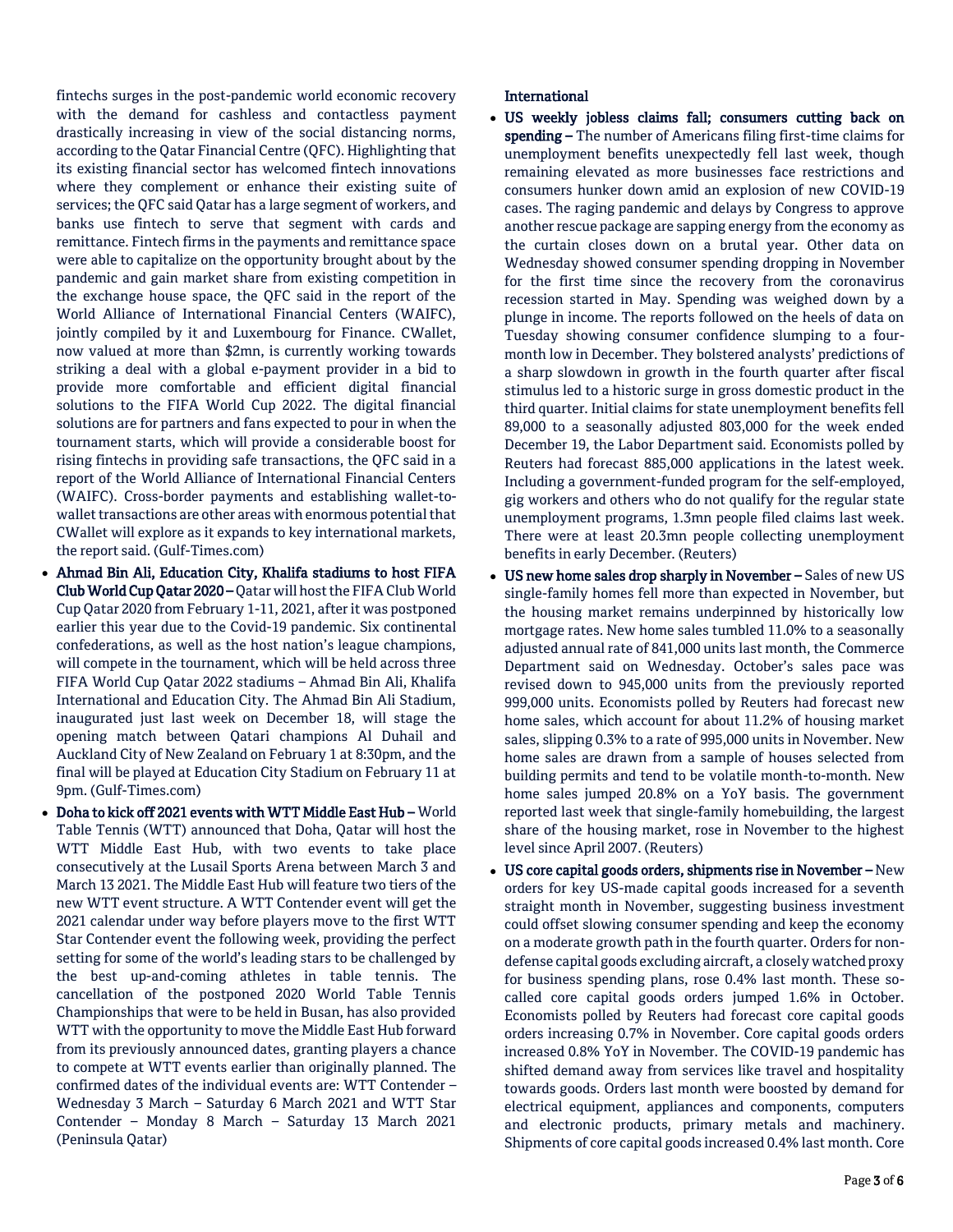capital goods shipments are used to calculate equipment spending in the government's gross domestic product measurement. They surged 2.6% in October. (Reuters)

- US sues Walmart saying pharmacies fueled opioid crisis, retailer rejects allegations – The US Justice Department sued Walmart Inc, accusing the world's biggest retailer of fueling the opioid crisis in the US, ignoring warning signs from its pharmacists and filling thousands of invalid prescriptions. In a civil lawsuit in US District Court in Delaware, the government said Walmart failed to take its gatekeeping duties as a pharmacy seriously, allegations the company rejected. Walmart created a system that turned its 5,000 in-store pharmacies into a supplier of highly addictive painkillers, dating as early as June 2013, the lawsuit said. The lawsuit marked one of the most significant actions the Justice Department has taken in response to the epidemic targeting companies accused of contributing to it. Last month, prosecutors secured a guilty plea from Purdue related to its sales of opioids and it previously prosecuted multiple executives at the opioid maker Insys Therapeutics accused of bribing doctors to prescribe an addictive drug. Insys filed for bankruptcy last year after striking a deal with the government in which a subsidiary pled guilty to fraud charges. (Reuters)
- CBI: UK businesses report deepening hit from renewed COVID clamp-down – A fall in British business activity deepened after the country began to tighten coronavirus restrictions again last month, the Confederation of British Industry (CBI) said, calling for more support for businesses from the government. The balance of firms reporting growth in the three months to December slipped to -21 from -16 a month earlier, although it remained a long way above a pandemic crisis low of -71 in June, the CBI's monthly growth indicator showed. "The economy is having a bad end to a dreadful year," said Charlotte Dendy, principal economist at the CBI. The survey was carried out before last weekend's introduction of new, tougher restrictions for London and surrounding areas as well as other regions in the UK. "These figures show that private sector activity continues to decline, with the second lockdown in England having a particularly significant impact on our all-important services sector," Dendy said. British businesses are also facing uncertainty about the country's trading relationship with the European Union ahead of the December 31 expiry of a post-Brexit transition period. A measure of expectations for the next three months stood at -18, an improvement from November but still suggesting little recovery in early 2021. Economists say that an extension of the latest coronavirus restrictions into January could push Britain's economy into a new recession, albeit a less severe one than in 2020. (Reuters)
- Thomson Reuters/INSEAD survey: Asian business confidence gains steam, pandemic still top risk – Asian firms turned most optimistic in the fourth quarter this year, a Thomson Reuters/INSEAD survey showed, as business activity picked up in the region and COVID-19 vaccines started rolling out in Western countries ahead of their Asian launch. The outlook for Asian companies in the next six months tracked by the Thomson Reuters/INSEAD Asian Business Sentiment Index jumped to 62 this quarter from 53 in the third quarter. The latest number according to the survey of 101 firms across 11 Asia-Pacific countries was the highest since the fourth quarter of 2019. A

reading above 50 indicates a positive outlook. "There's a sense of optimism going forward," said Antonio Fatas, Singapore-based economics professor at global business school INSEAD. "Things are getting better but they are getting better with still a dose of uncertainty. The effect of the crisis is very different across sectors," he added, noting the weakness in the transport sector due to curbs on global travel. Still, more than half the respondents polled flagged persistent cases of the novel coronavirus as well as the possible scarcity of vaccines in parts of the world - at least initially - as their biggest risk. (Reuters)

- Australia's goods trade surplus hits 2-year lows on China trade tensions - Australia's trade surplus for goods fell to a two-year low in November hit by a slump in exports to top trading partner China, which imposed a number of restrictions in an escalating trade dispute. Preliminary data from the Australian Bureau of Statistics (ABS) on Wednesday showed goods trade surplus slipped to A\$1.9bn in November from A\$4.7bn in October. This is the first time since November 2018 that the goods trade surplus has dropped below the A\$2bn mark. The drop was led by a A\$1.2bn, or 10%, decrease in exports to China combined with an A\$889mn, or 11%, increase in imports from the Asian heavyweight, the ABS said. (Reuters)
- China to lower import tariff on more products in high demand for 2021 – China will lower import tariffs on more products in high domestic demand for next year, including medical equipment, raw materials for baby powders, high-tech equipment and some commodities, the finance ministry said on Wednesday. For 2021, China will implement temporary import tariffs, which are lower than the most-favored nation tariffs, on 883 products, up from 859 products taxed at temporary rates in 2020. The tariff changes are made to satisfy domestic demand and boost the technology development of Chinese industries so that a "great circulation" of the domestic economy would be formed, said the ministry. Facing hostilities from the US, Beijing has unveiled a "dual circulation" strategy for the next phase of its economic development, in which it would rely mainly on "domestic circulation" - the internal cycle of production, distribution, and consumption, supported by innovation and upgrades in the economy. (Reuters)

# Regional

 DP World to build new port in Senegal costing over \$1.127bn – Global port operator DP World has signed agreements with the government of Senegal to develop a deep-water port at Ndayane worth a total of \$1.127bn, its biggest investment in Africa to date, the company said on Wednesday. DP World Dakar, a joint venture between the Dubai-based logistics provider and the Port Authority of Dakar (PAD), will finance, design and develop land and maritime infrastructure for the new 600-hectare (1483 acres) port about 50 km from the existing port. The agreement to build the port was reached after talks between President Mack Sall and DP World Chairman Sultan bin Sulayem and is in addition to existing plans for DP World to develop and operate a 300-hectare container terminal in the Port of Dakar. DP World will invest \$837mn in the first phase of the Port of Ndayane and is expected to spend \$290mn on a planned second phase. "The development of the new port at Ndayane will provide a strong engine of growth for the next phase of the Plan Senegal Emergent," Director General of PAD, Aboubacar Sedikh Beye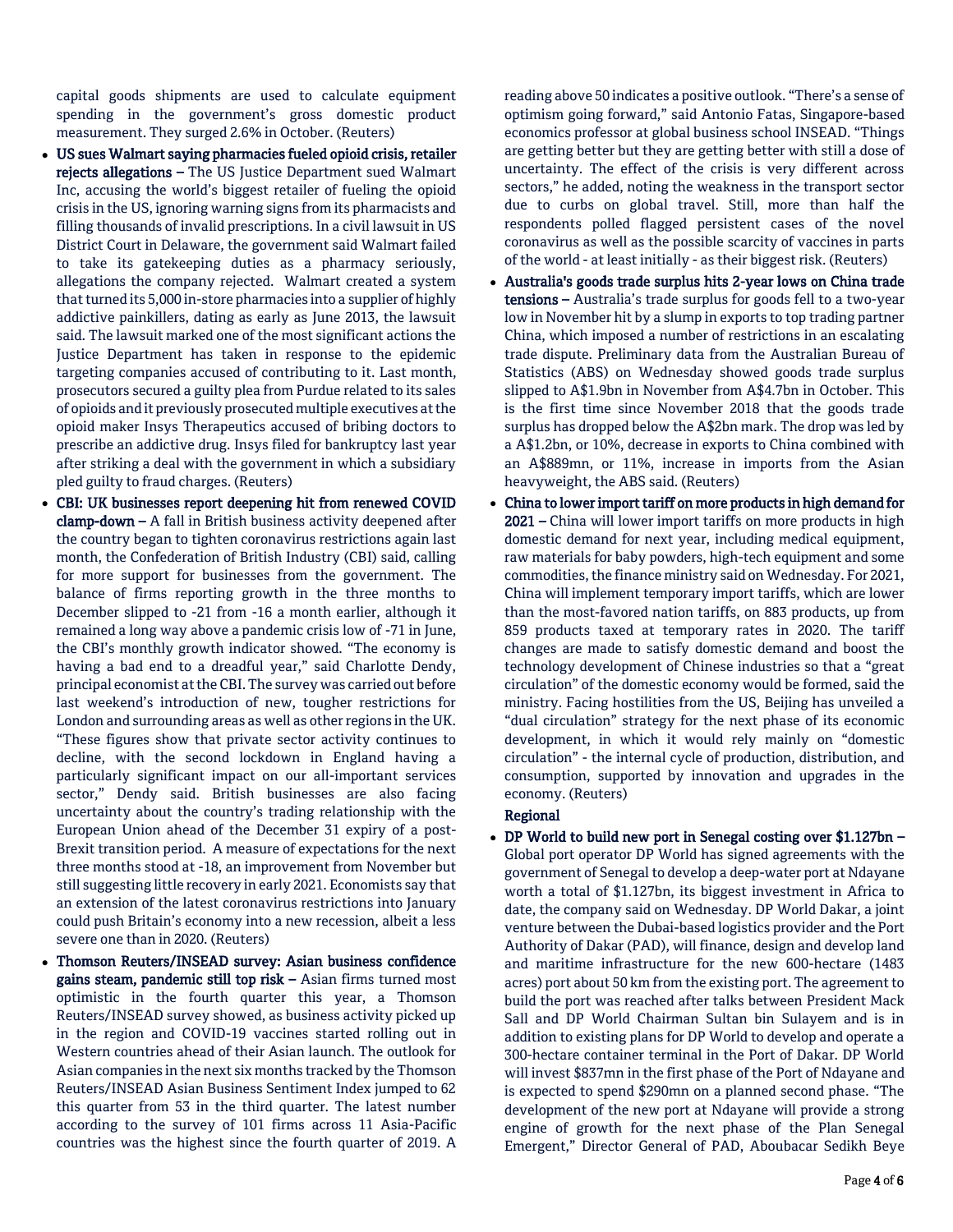said referring to Sall's Emerging Senegal Plan by its name in French. DP World said the first phase would include 840 meters of quay and a 5-kilometer marine channel designed to handle 366-metre vessels, with a second phase adding 410 meters of container quay and further dredging to handle 400-meter vessels. It said that would allow the conversion of the Port of Dakar into a mixed use residential and commercial waterfront and cruise terminal. The company also said it was planning to develop a special economic zone next to the Port of Ndayane, which is about 20 kilometer from the Blaise Diagne international airport. (Reuters)

- DAMAC to raise stake in Nine Elms to 40% From 20% DAMAC Properties will raise stake to 40% from 20% in direct and indirect ownership, DAMAC said. DAMAC may increase shareholding in London Project. The Nine Elms project is a 50-story tower in the UK capital's Nine Elms district. (Bloomberg)
- Abu Dhabi Securities Exchange lists Zee Stores on its Second Market – Abu Dhabi Securities Exchange (ADX) announced that Zee Stores, has listed its shares on ADX's Second Market under the ticker symbol ZS. The company's nominal value of share capital is AED100mn, with each share having a nominal value of AED1. This is the third listing to take place on ADX's Second Market in 2020. Zee Stores was founded in 2002 and currently operates as a retail subsidiary under the International Holding Company (IHC) Abu Dhabi. The company specializes in trading food and non-food products, including importing, re-packaging, wrapping, storing, and distributing dry, canned, chilled, frozen, processed and fresh food products; household items, stationery, disposables and cosmetics; and chemicals and other allied onand off-shore oil and gas field services. Zee Stores has assets of AED189mn as at the end of September 2020 and its annual turnover is around AED300mn. (Zawya)
- Aldar sells two district cooling facilities to Tabreed for \$262mn Abu Dhabi's Aldar Properties is selling two of its district cooling facilities on Saadiyat Island to cooling company Tabreed for \$262mn. The divestment is part of its strategy to pursue profitable investment exits and redeploy capital into growth opportunities, according to the developer. The sale is expected to complete in the first quarter of 2021, producing a rate of return of 40% on the original equity investment by Aldar. The Abu Dhabilisted company acquired 100% of Saadiyat District Cooling (SDCL) and an 85% stake in Saadiyat Cooling (SCL) in 2018 as part of a wider acquisition of assets from the Tourism Development and Investment Company (TDIC), it said in a statement to Abu Dhabi Securities Exchange (ADX). (Zawya)
- Investcorp buys stake in private equity firm Centre Lane Partners – Investcorp took a passive minority position in private equity firm Centre Lane Partners, the latest investment for the alternative-asset manager in the booming world of stake sales. The deal was completed by Investcorp's strategic capital group, the New York-based unit that buys holdings in midsize general partners, according to a statement Wednesday. Centre Lane plans to use the capital to expand its private-credit and specialopportunities platforms and to increase capital commitments toward its strategies. Terms of the transaction were not disclosed. Firms are buying stakes in alternative-asset managers as investors seek different sources of yield and as aging founders look to pare their ownership. Neuberger Berman's Dyal Capital

Partners, Goldman Sachs Group Inc.'s Petershill and Blackstone Group Inc. have each raised funds dedicated to the strategy. The deals also give asset managers fresh cash to plow into new strategies. Founded in 2007 by Quinn Morgan and Ken Lau, New York-based Centre Lane invests in the equity and debt of middlemarket companies in North America. The deal "will position us to even better serve our investors by further investing in our business as we continue to grow our existing strategies," Morgan and Lau said in the statement. Investcorp, which oversees more than \$32bn, launched its GP investments business last year, hiring Anthony Maniscalco from Credit Suisse Group in 2018 to run the unit. (Bloomberg)

- Bahrain sells BHD100mn 364-day bills; bid-cover at 1.43x Bahrain sold BHD100mn of 364-day bills due on December 23, 2021 on December 22, 2020. Investors offered to buy 1.43 times the amount of securities sold. The bills were sold at a price of 97.247, have a yield of 2.8% and will settle on December 24, 2020. (Bloomberg)
- Bahrain sells BHD35mn 182-day bills at yield of 2.58% Bahrain sold BHD35mn of 182-day bills due on June 27, 2021. The bills were sold at a price of 98.712, have a yield of 2.58% and will settle on December 27, 2020. (Bloomberg)